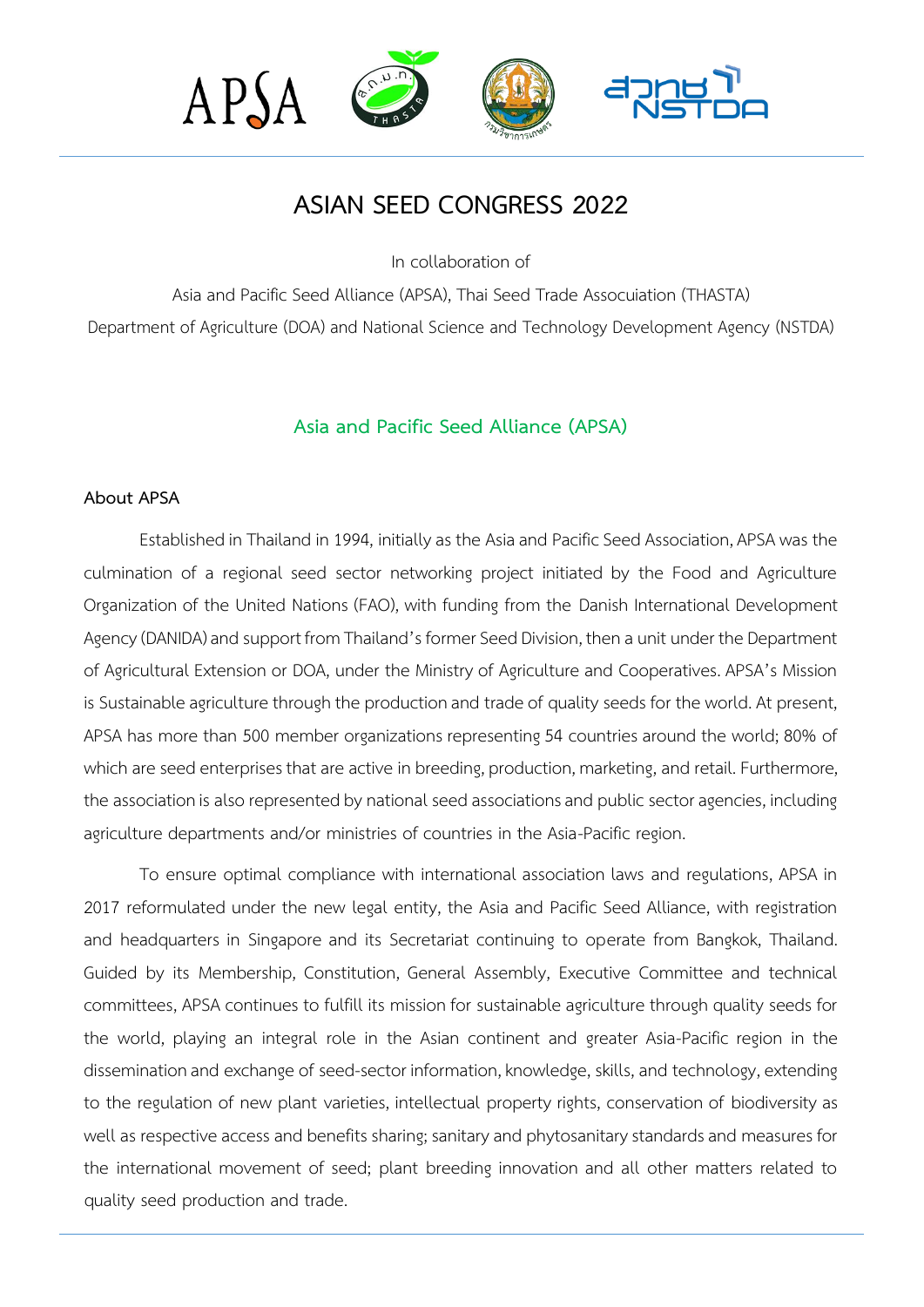

To achieve its objectives, APSA collaborates and cooperates with various key global and regional organizations, including the International Seed Federation (ISF), International Seed Testing Association (ISTA), The International Union for the Protection of New Varieties of Plants (UPOV), FAO, World Vegetable Center, OECD Seed Scheme, CropLife, and Asia-Pacific Association of Agricultural Research Institute (APAARI). Aside from this, APSA serves as an important private-sector regional representative voice to support various public sector initiatives, extending to the exchange of knowledge for the development of competencies and formation of policies that aim to strengthen agricultural capacity in the Asia-Pacific region.

The key objectives of Asia and Pacific Seed Alliance are included.

- 1. Maintain and sustain a regional forum, such as the Asian Seed Congress, for Members to address their needs and formulate positions and recommendations on seed issues to improve seed sector performance.
- 2. Promote the development of the seed industry for the betterment of crop production in the Region and promote the use of quality seed.
- 3. Stimulate technical and business co-operation among Members. Share information and experience between and among Members on all aspects of seed activities.
- 4. Represent the interests of Members at regional and international levels.
- 5. Establish and maintain relationships with other relevant organisations pursuing similar or related objectives.
- 6. Encourage the establishment of Seed Associations in the Region and support their development.
- 7. Facilitate the international movement and marketing of seeds and planting material through various actions addressing the issues of relevance to the regional seed industry including quarantine and other trade issues.
- 8. Facilitate and contribute to the harmonisation of regulatory procedures for seed and seed related issues toward internationally accepted standards.
- 9. Promote the establishment and protection of intellectual property rights for seeds, plant varieties and associated technologies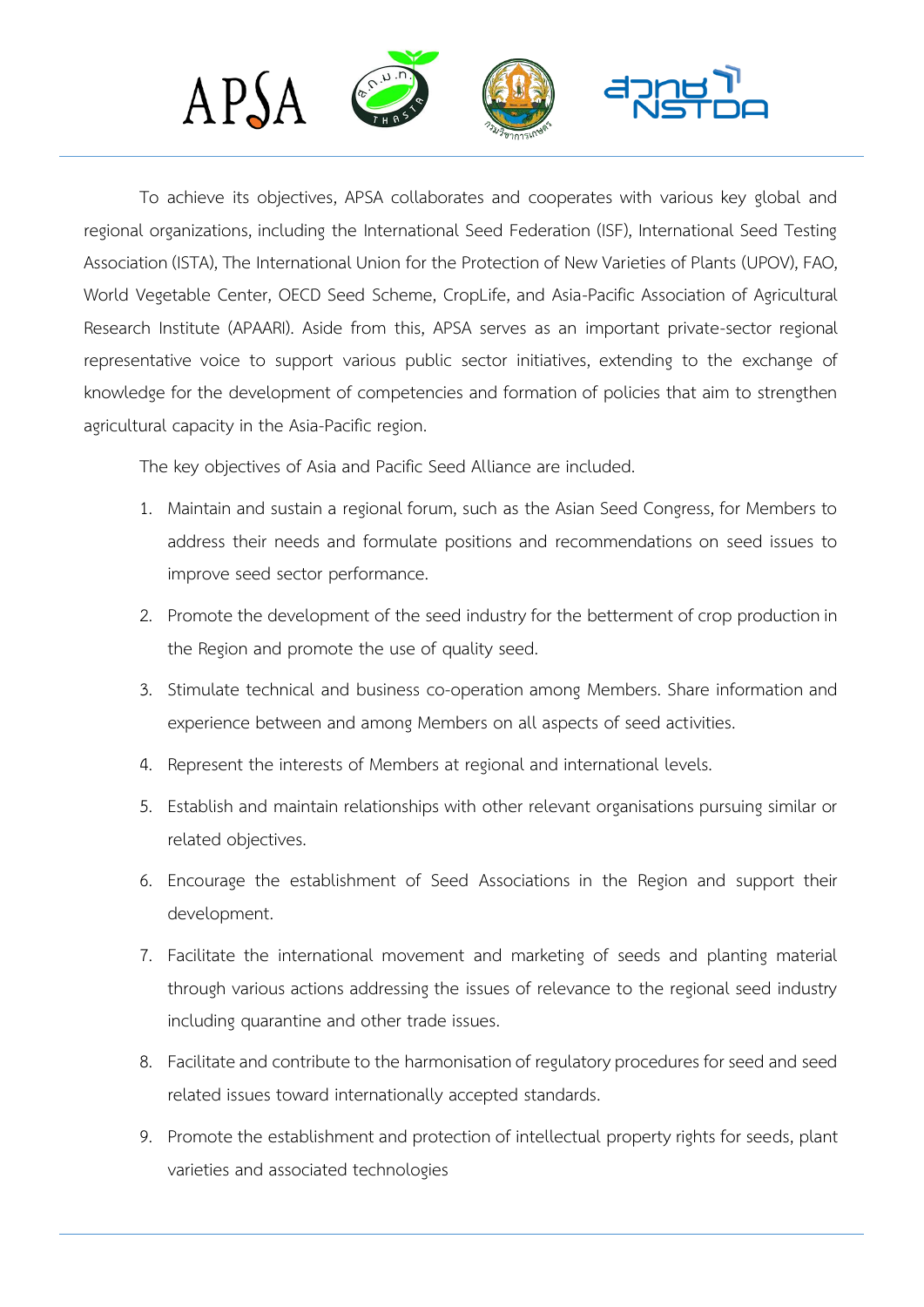

# **Thai Seed Trade Association (THASTA)**

#### **About THASTA**

Established by leading Thai seed companies involved in the production and distribution of seeds, the Thai Seed Trade Association (ThaSTA) was registered as an Association in Thailand under the Ministry of Commerce, The Thai Seed Trade Association (ThaSTA) on September 30, 2002. The Association serves as a center for dissemination of news and information and is a representative body for seed enterprises and organizations in Thailand that are involved in all aspects of seed production, R&D, trade and distribution. At present, with more than 130 members at present, ThaSTA maintains an important role in strengthening seed trade ethics, promoting the use of quality seeds and cooperating with the public sector to address, update and revise policies and regulations that are problematic and obstacles to the trade of seeds, both domestically and internationally. To ensure the success and prosperity of its members and the overall Thai seed industry, ThaSTA actively cooperates and collaborates with various regional and global organizations, including the International Seed Federation (ISF), International Seed Testing Association (ISTA), UPOV, FAO, World Vegetable Center, OECD seed scheme, CropLife and APSA.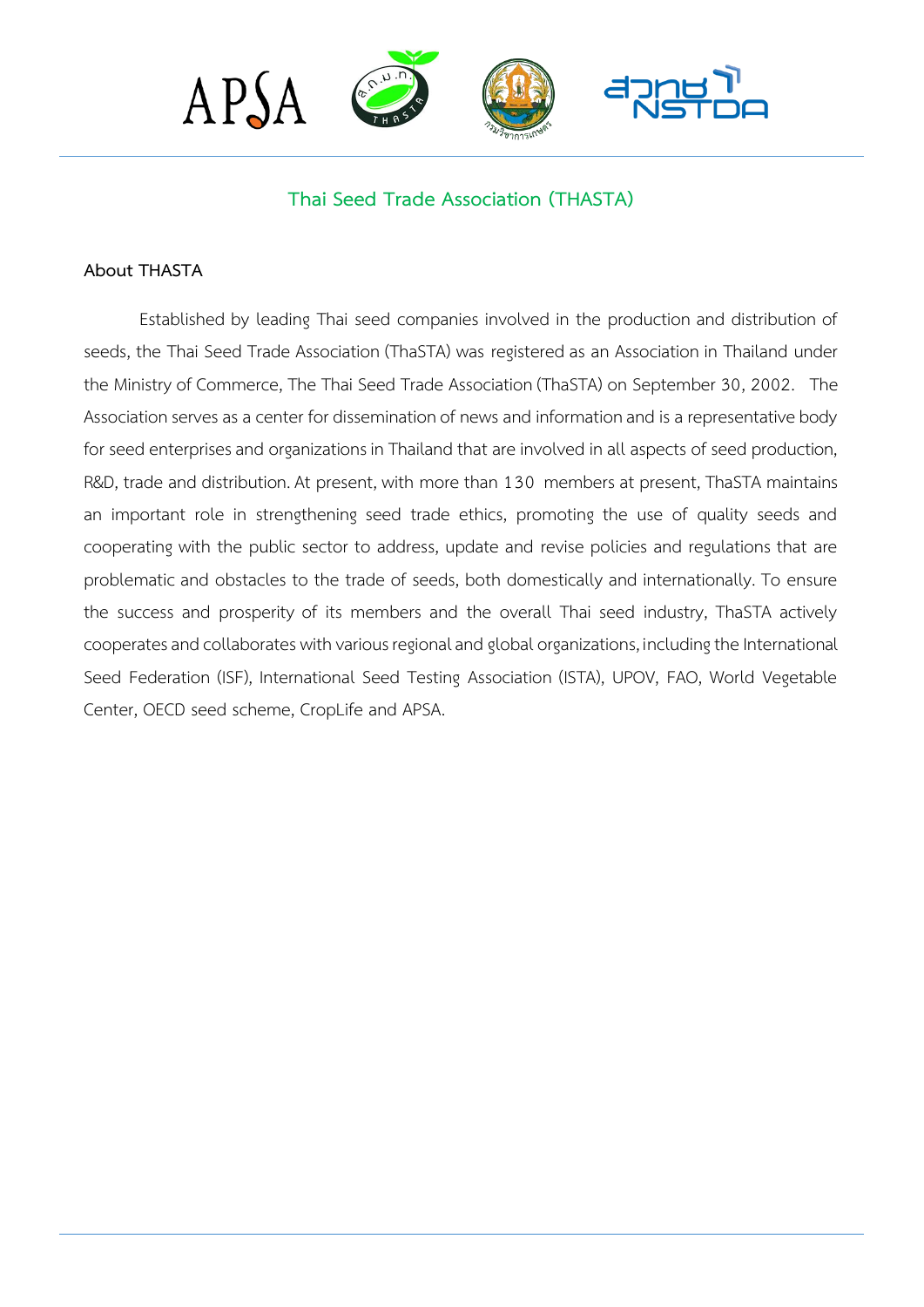

# **Department of Agriculture (DOA)**

# **About DOA**

## **Vision**

To be a center of excellence in the field of crops research and development and farm mechanization, in harmony with international standards and in adherence to the principles of natural resources conservation and environment protection

## **Mission**

- 1. Conduct research and development studies on various agricultural disciplines concerning crops and farm mechanization.
- 2. Provide services on the analysis, inspection, quality certification and advice on soil, water, fertilizer, crops, agricultural inputs production and products quality, export promotion and other areas of concerns.
- 3. Conserve and develop the utilization of benefits from biodiversity of plants, insects and microorganisms
- 4. Supervise and develop laws under the Department's jurisdiction

# **Authority**

- 1. Enforcement of Plant Quarantine Act B.E. 2551 (2008), Plant Variety Protection Act B.E. 2542 (2009), Fertilizer Act B.E. 2550 (2007), Plant Variety Act B.E. 2550 (2007), Rubber Regulation Act B.E. 2542 (2009), the Toxic Substances Act B.E. 2551 (2008) and other related laws.
- 2. Conduct agricultural studies, experiments, research and development relevent to plants
- 3. Provide services pertaining to analysis, testing, inspecting and standard certification of plant products, and to provide guidance on soil, water, fertilizer, agricultural inputs, products and plant products export promotion and other areas of concern.
- 4. Provide agricultural academic services, news, information and technology to government officials, farmers, the private sectors and other concerned stakeholders.
- 5. Implement any other programs duties assigned to the Department of Agriculture by the Ministry of Agriculture and Cooperatives and the Cabinet Minister.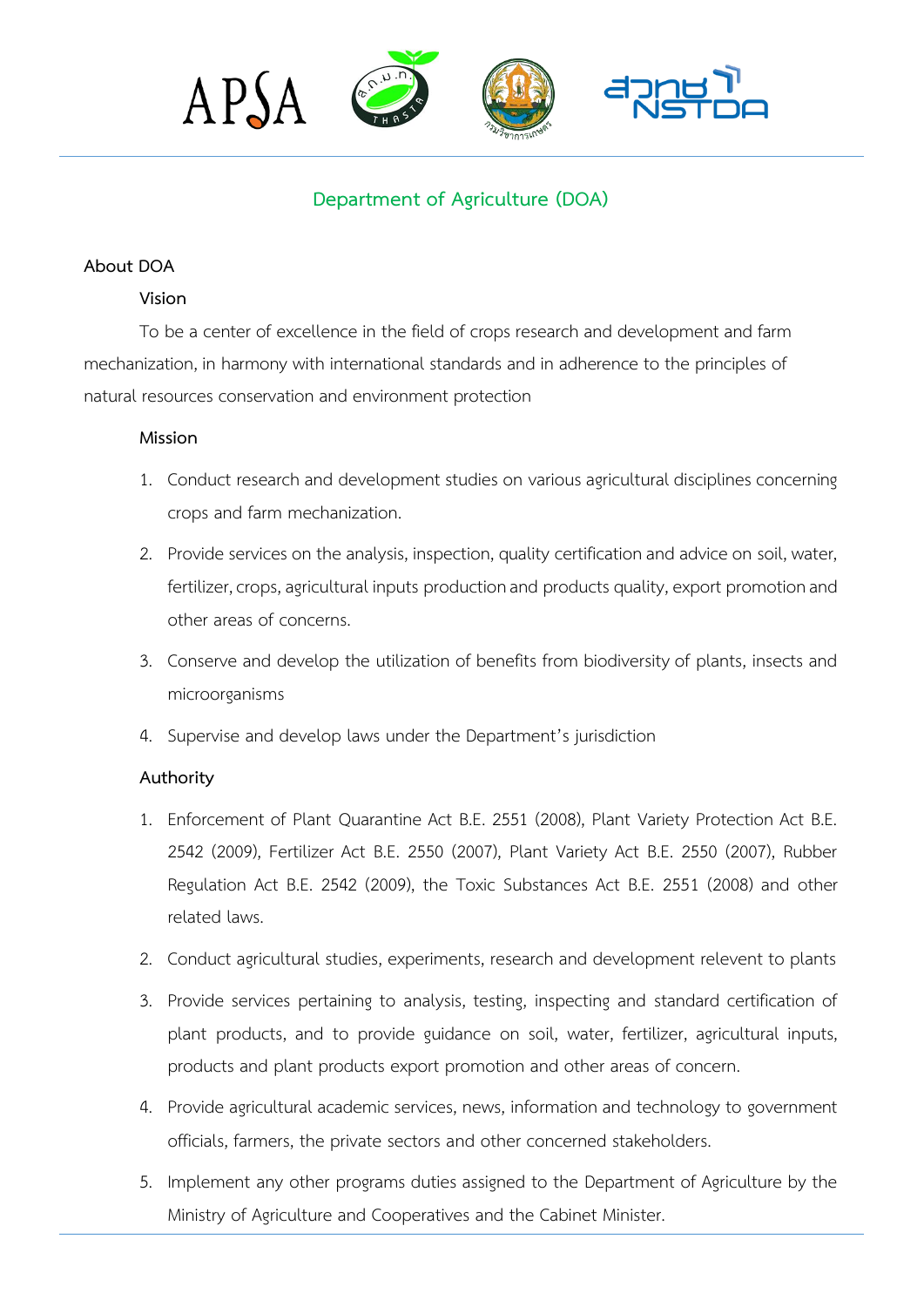

# **National Science and Technology Development Agency (NSTDA)**

## **About NSTDA**

The National Science and Technology Development Agency (NSTDA) was established in December 1991 under the National Science and Technology Development Act 1991 as an autonomous government agency within Thailand's Ministry of Higher Education, Science, Research and Innovation, with the Minister serving as the chairman of NSTDA Governing Board.

NSTDA is entrusted with an important task to accelerate science, technology and innovation development in Thailand in order to respond to the need of the industry and enhance the country's competitiveness in the global economy, and as a result, contribute towards national economic and social development.

NSTDA's mission is to perform and support Research and Development, Design and Engineering, Technology Transfer, Science and Technology Human Resource Development and Infrastructure Development.

This mission is implemented through working with partners from academic, government, private, and non-government sectors, both domestically and internationally.

NSTDA comprises five national research centers as follows:

- 1. National Electronics and Computer Technology Center (NECTEC)
- 2. National Center for Genetic Engineering and Biotechnology (BIOTEC)
- 3. National Metal and Materials Technology Center (MTEC)
- 4. National Nanotechnology Center (NANOTEC)
- 5. National Energy Technology Center (ENTEC)

NSTDA's has built a network of academic, government, private, and non-government sector stakeholders to connect Thai scientists more closer with the agriculture and industrial sectors, e.g. robotics, computers, electronics, medical, fisheries and others, and thus enable Thailand to be a leader in science and technology innovation and associated global trade.